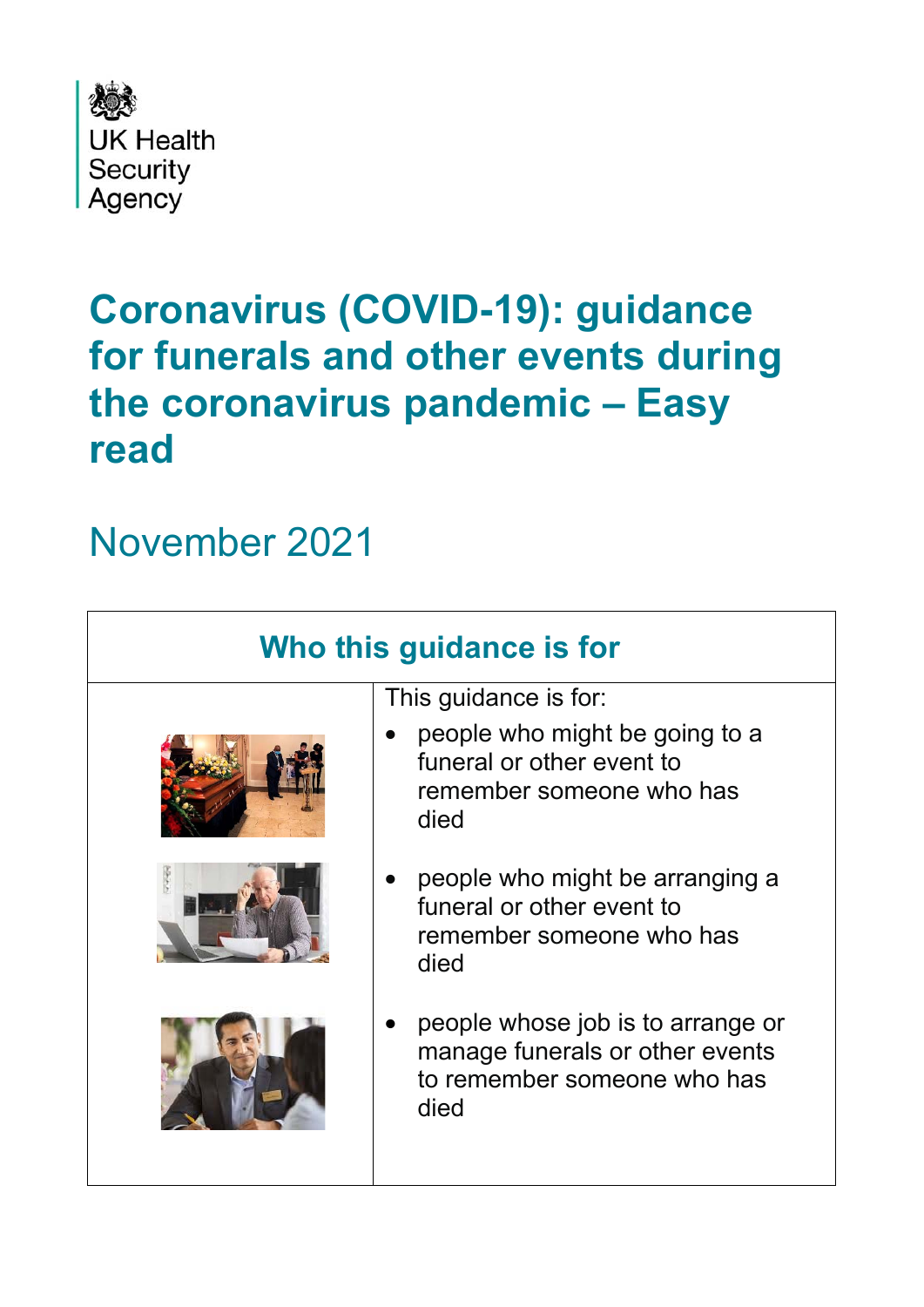### **About this guidance**













In this guidance 'other events' include things that might happen before or after the funeral such as:

- scattering ashes
- wakes

There are no legal limits on the number of people that you can invite to the funeral or other event.

When you are thinking about how many people to invite, remember that it is harder to stop coronavirus spreading in crowded places.

The people in charge of the place where the funeral or other event will happen might tell you that only a certain of number of people can attend.

Organisers should check the guidance about working safely.

It is important to keep yourself and others safe from coronavirus.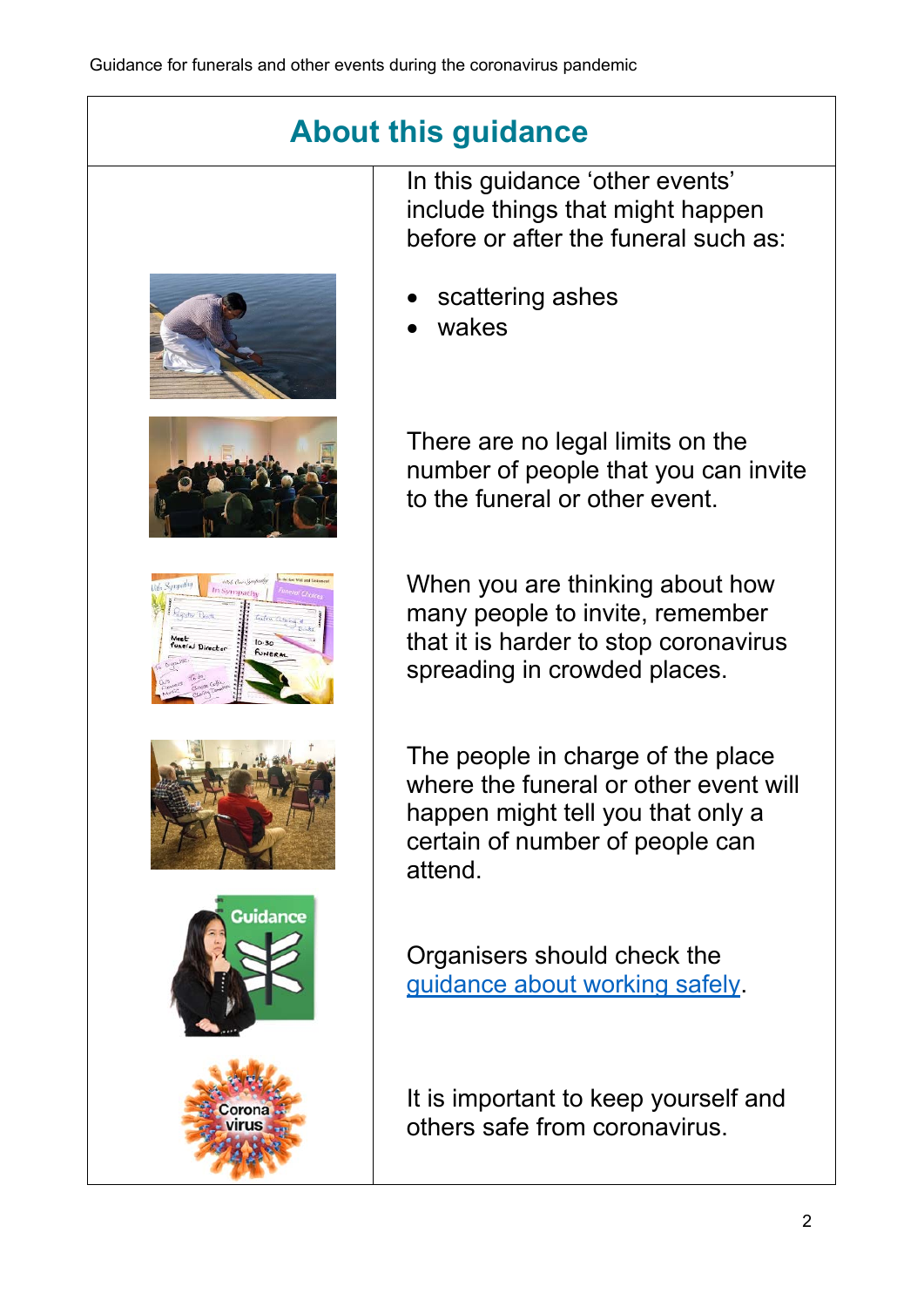

There are special changes to the rules that mean people who might have coronavirus have special permission to go to funerals.

You can find further information about these changes later in this guidance.

Because there might be people who have coronavirus at a funeral. it is particularly important to make sure that you do things that can stop coronavirus from spreading.

Anyone who has coronavirus symptoms should not go to a funeral unless there are special permissions that apply. The main symptoms of coronavirus are:

- a new cough where you keep on coughing
- a high temperature
- losing or a change to your normal sense of smell or taste

If you have symptoms, you should:

 stay at home straight away and follow the stay at home guidance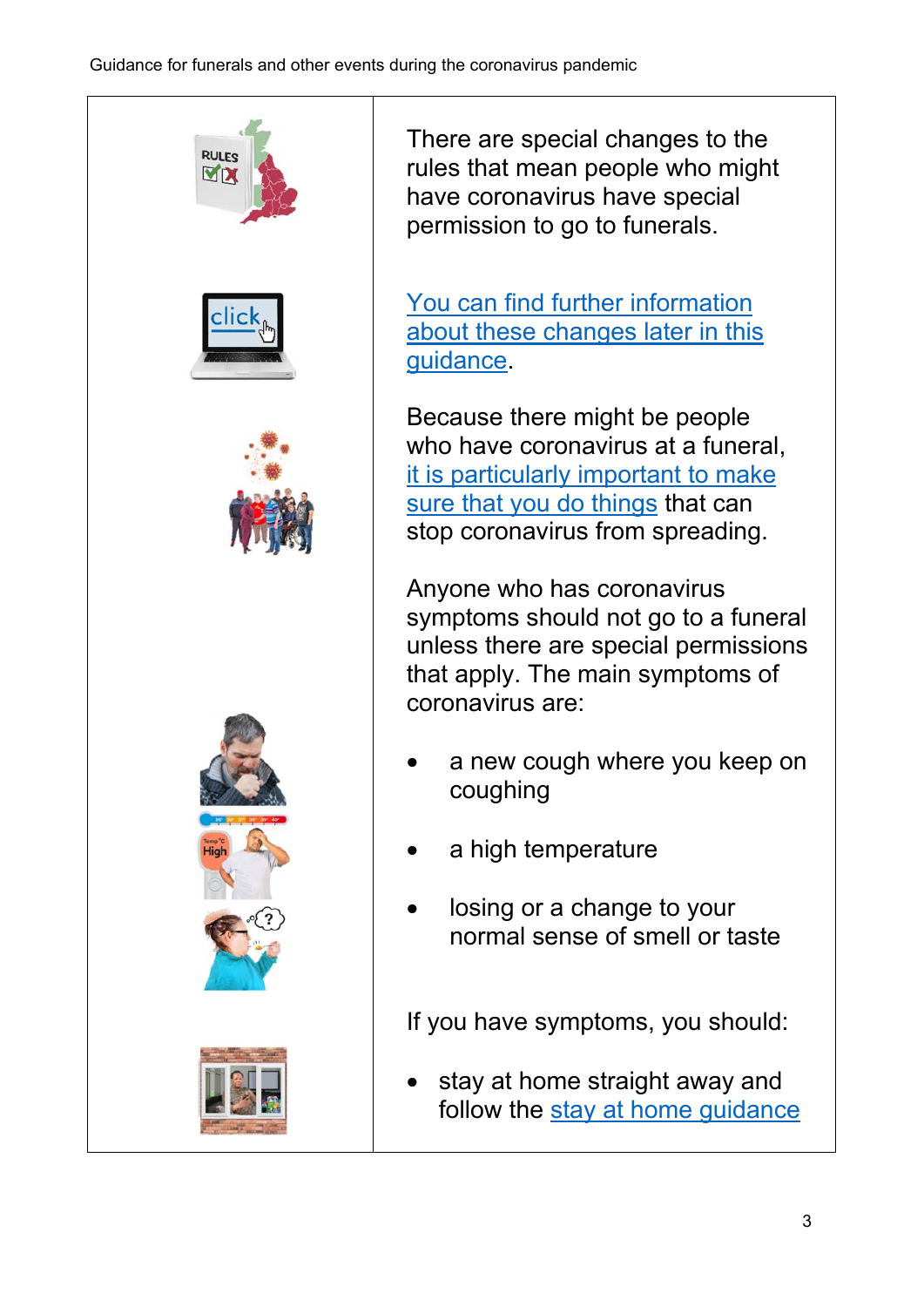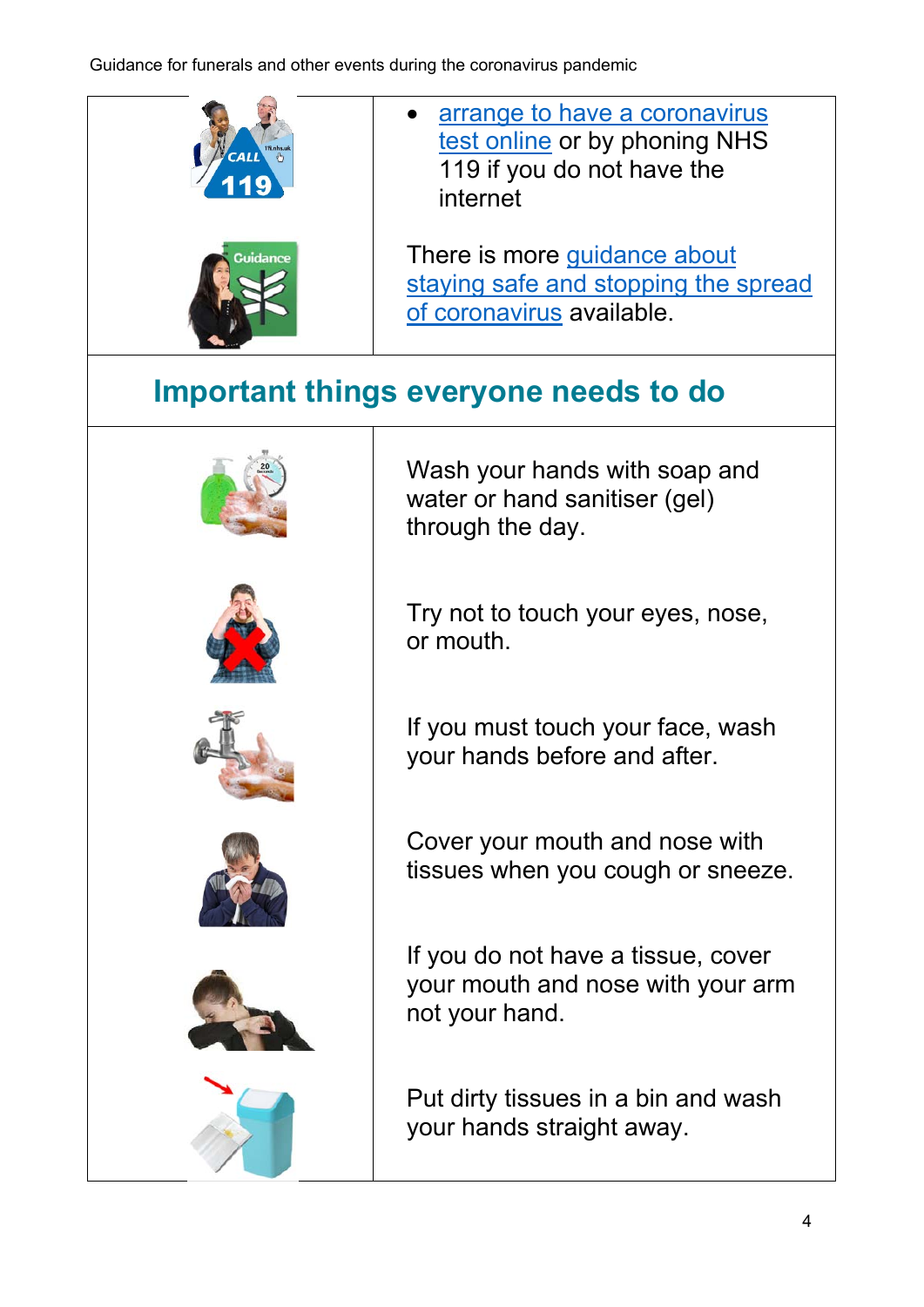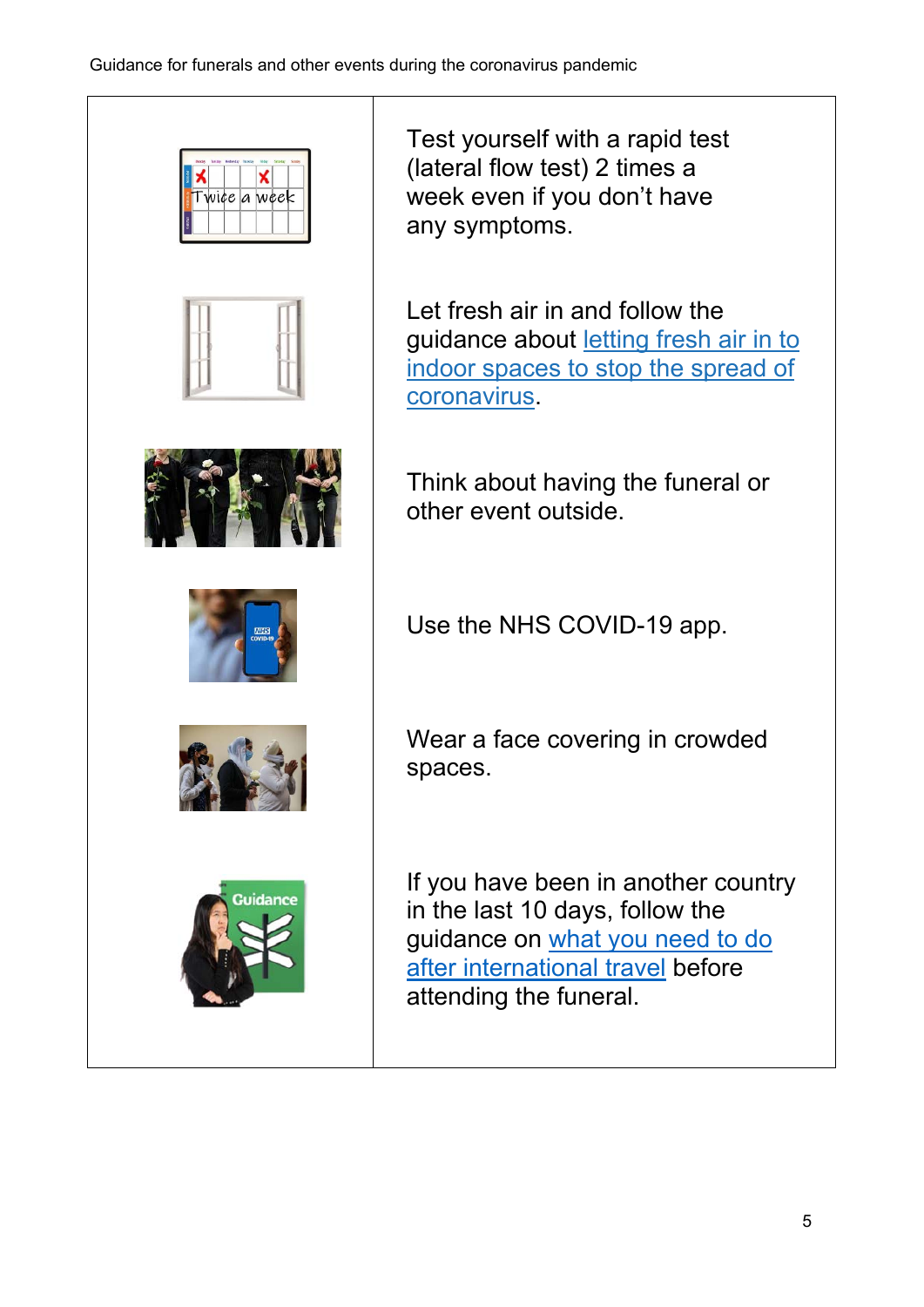#### **Stay at home if you have coronavirus symptoms, are self-isolating, or are in quarantine**









You should not go the funeral or other event if you have coronavirus symptoms. This is because you are a risk to other people.

Anyone who has coronavirus symptoms should stay home and away from other people (selfisolate) straight away.

Follow the stay at home guidance, and get a PCR test, even if you do not feel very poorly.

The law says you must self-isolate if a test says you have coronavirus, or if you are told to by NHS Test and Trace.

If you are told you have been close to someone who has coronavirus, but you do not need to self-isolate (for example because you have had 2 coronavirus jabs), think about being extra careful if you go to a funeral.

Follow the guidance for households with possible or confirmed coronavirus (COVID-19) infection if you live with the person who has coronavirus.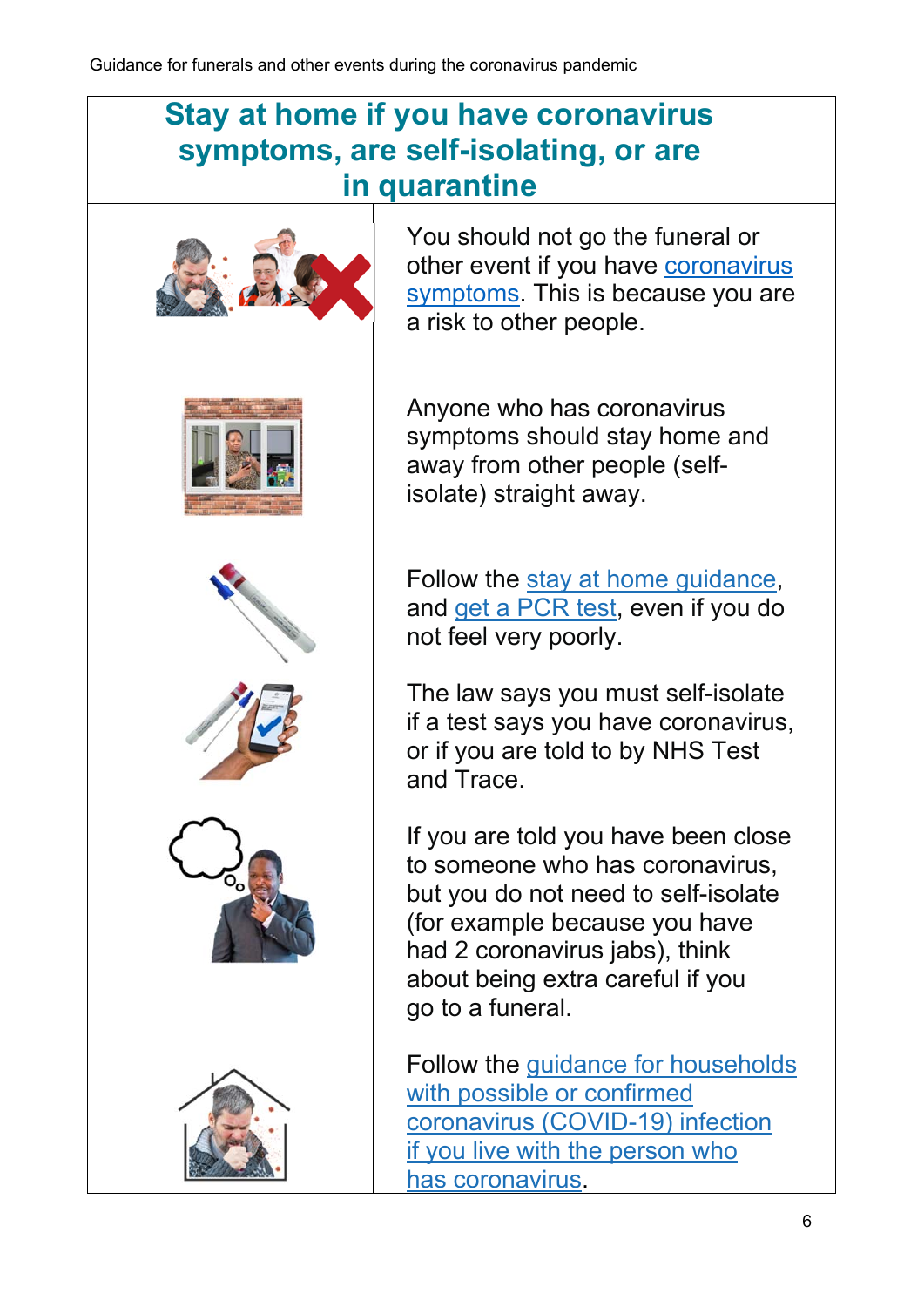

Follow separate guidance if you have had contact with someone who has tested positive for COVID-19 but you do not live with them.

Some people are allowed to stop self-isolating or quarantining after travelling abroad to go to a funeral.

This does not apply to going to other events, such as wakes or scattering ashes.

Unless you have special permission, you must not go to a funeral if you can say yes to any of the things on this list:

- you are self-isolating after a positive test result
- you have been told to selfisolate by NHS Test and Trace
- you are in quarantine at home because you have recently travelled to England from a country that is not on the red list, and you are not fully vaccinated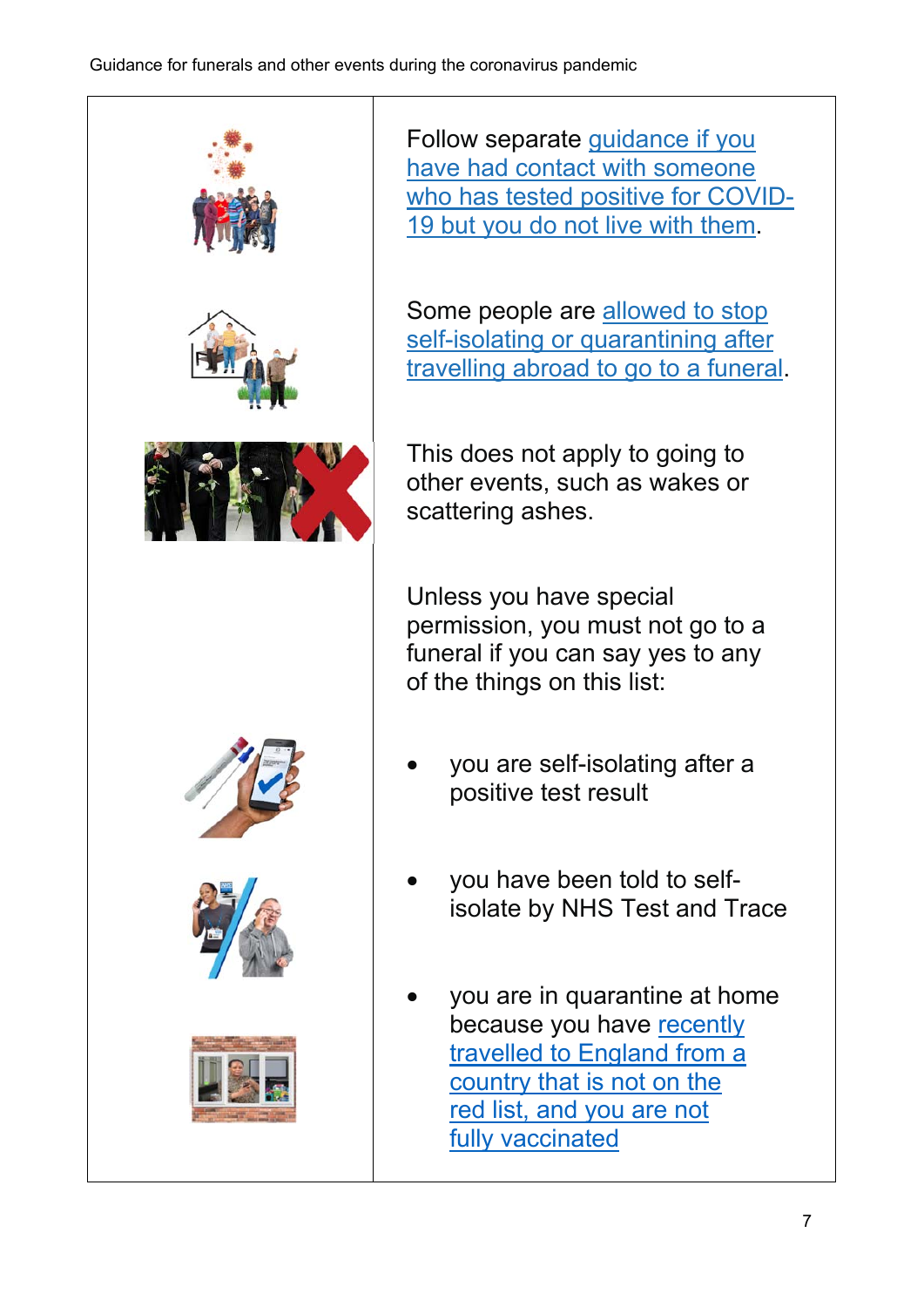



 you are in a quarantine hotel because you recently travelled to England from a red list country

For more information see the section below on attending a funeral if you are self-isolating or in quarantine after travelling to England from abroad.

#### **Think about reducing the amount of time you are close to other people**



You do not need to stay 2 metres away from other people at a funeral or other event.

However, not getting close to too many people makes the risk of catching or passing on coronavirus smaller.

Some people who might have coronavirus have special permission to leave self-isolation or quarantine to go to a funeral.

Because of this, you might want to stay away from people you don't usually live with when you are at a funeral or other event.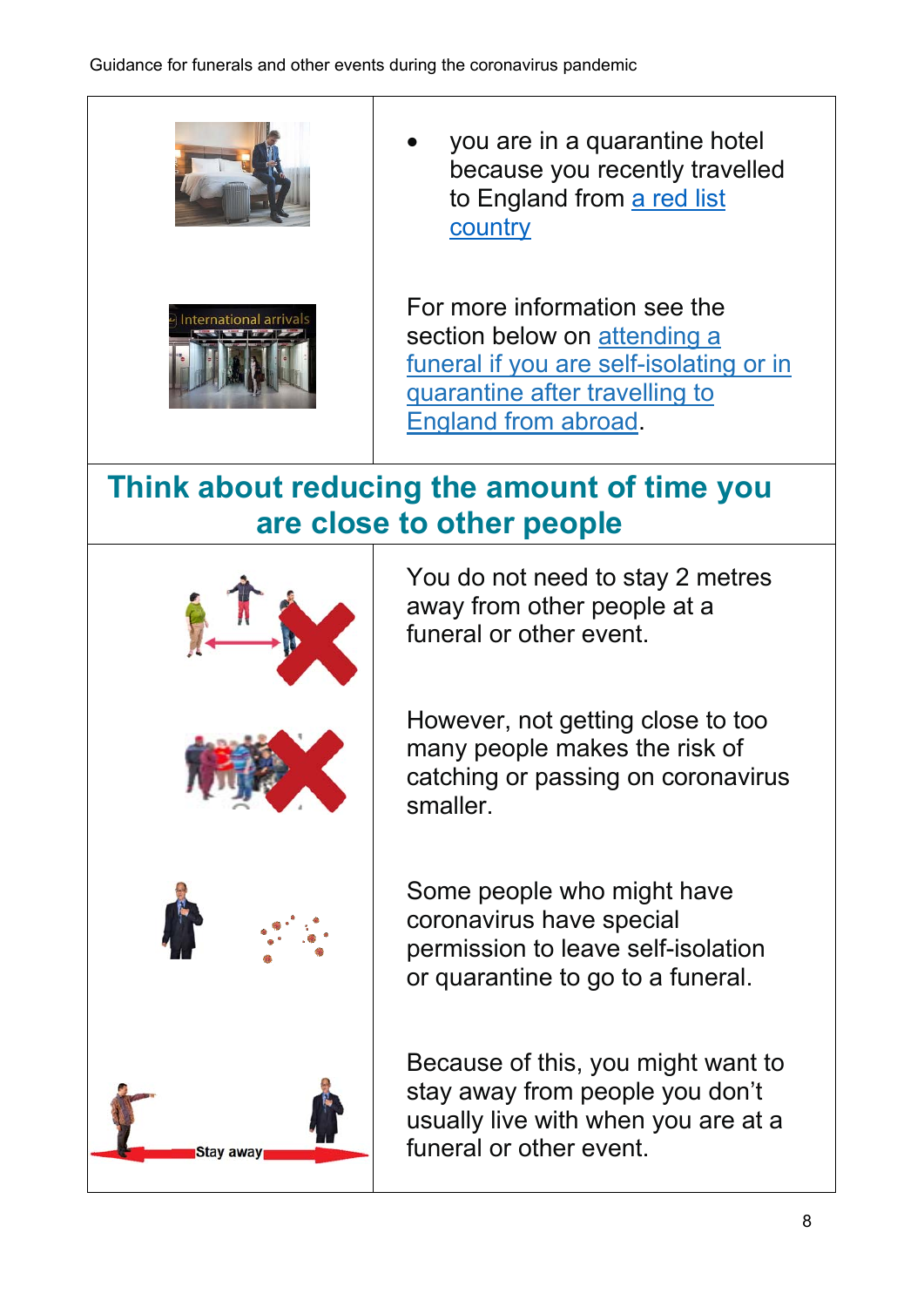

Think about taking a rapid lateral flow test for coronavirus to reduce the chance of you passing coronavirus onto other people.

Some people might want to still be extra careful to not catch coronavirus, and everyone else should give them the chance to do this.

Though the law doesn't say you have to, you should wear face coverings in crowded and indoor areas.

#### **People who might get most poorly from coronavirus**







People who might get very poorly from coronavirus should follow the guidance on how to stay safe and stop the spread of coronavirus.

Some people who might get very poorly from coronavirus might have been told by their doctor to think about doing extra things to stop them from catching coronavirus.

You might want to think carefully about how to keep yourself safe if you go to a funeral.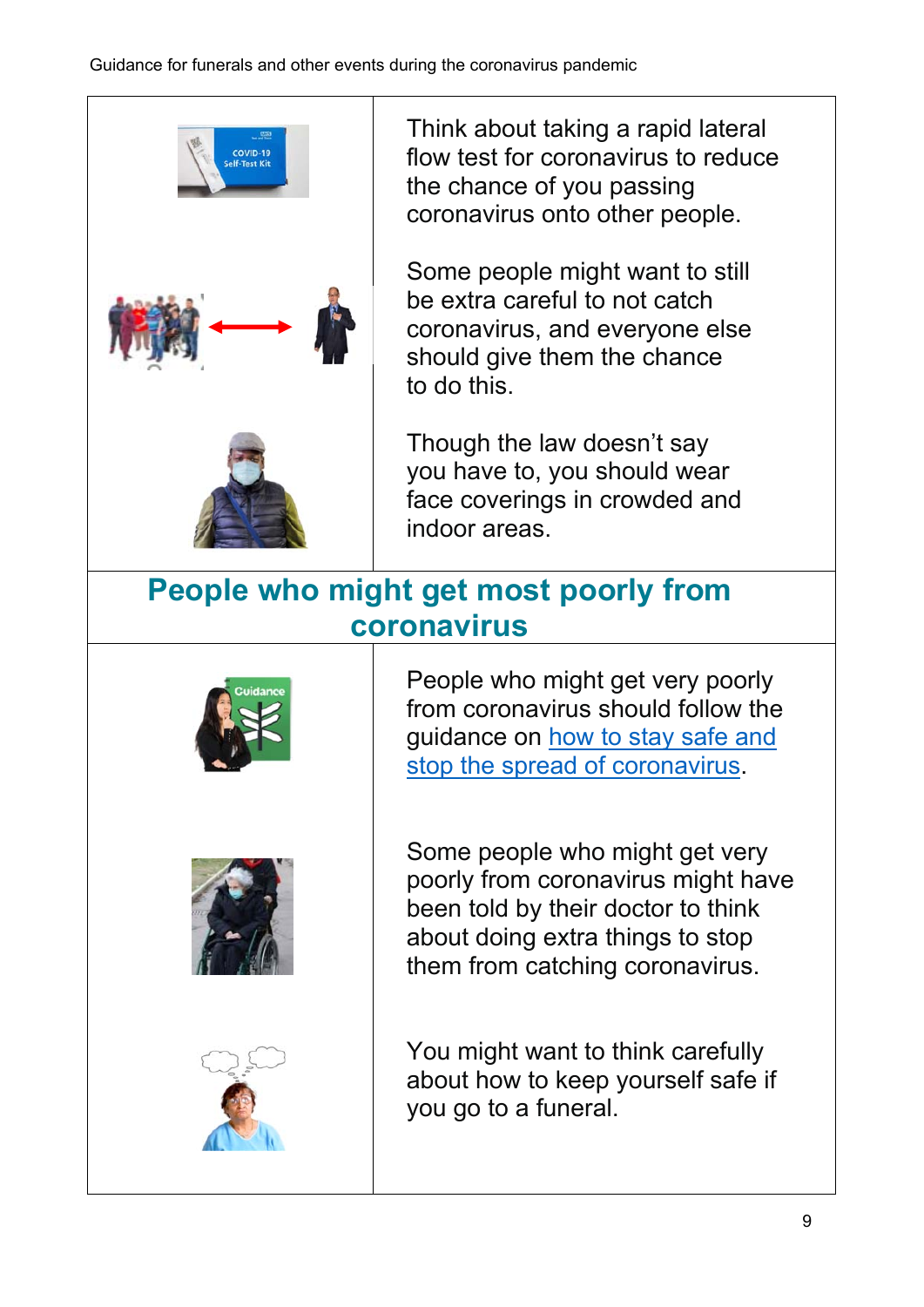

If you are arranging a funeral or other event and know that someone who might get very poorly from coronavirus is going you should:

- try to help them join in online if they want to, for example by recording the funeral while it is happening and showing it online
- think about reminding others that people who may get very poorly from coronavirus will be at the funeral and they may need to keep a safe distance
- it is important that you don't single anyone out or give away private information

## **Religious or other beliefs that involve being close to the person who died**



If you do not know if the person had coronavirus when they died, you are still advised not to get too close to their body. It is likely that you could still catch coronavirus from them.

If your religion or your beliefs mean you need to get close to the person who died, you should: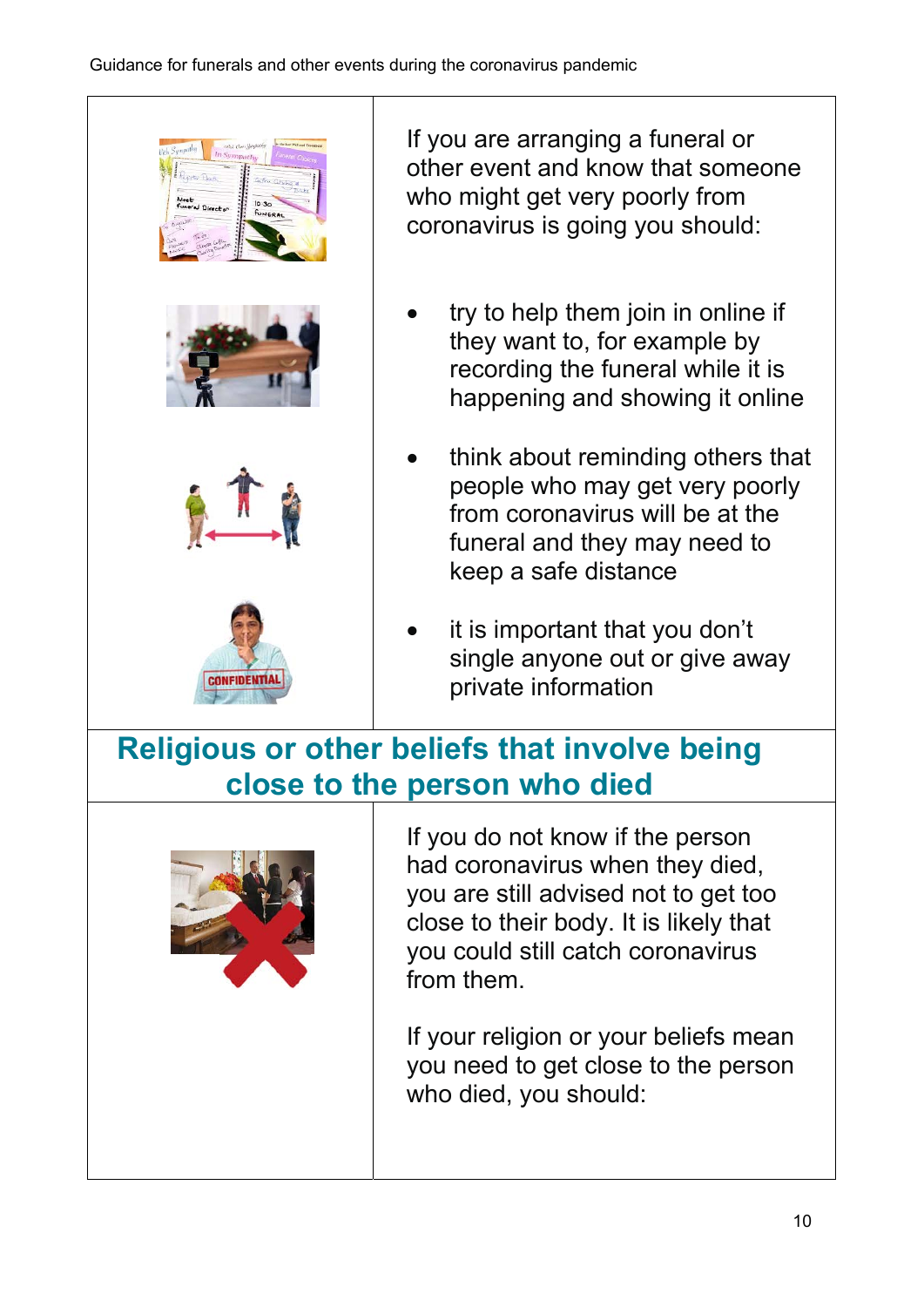



- wear personal protective equipment (PPE)
- make sure that someone who is trained to use PPE shows you how to use it properly
- follow the quidance on care of the deceased

It is not a good idea for people who might get very poorly from coronavirus to be close to the body of the person who died, even if they are wearing PPE.

## **Thinking about the place where the funeral will happen if you are arranging a funeral**



You do not need to make sure that everyone is 2 metres away from other people all the time at a funeral or other event.

You may want to think about how you will help people who still want to keep a safe distance from others, especially those who have been in quarantine or self-isolating because of coronavirus.

All businesses and places where people work should follow the working safely guidance. It is still the law that people whose job is to arrange funerals have to manage the risks of having the funeral.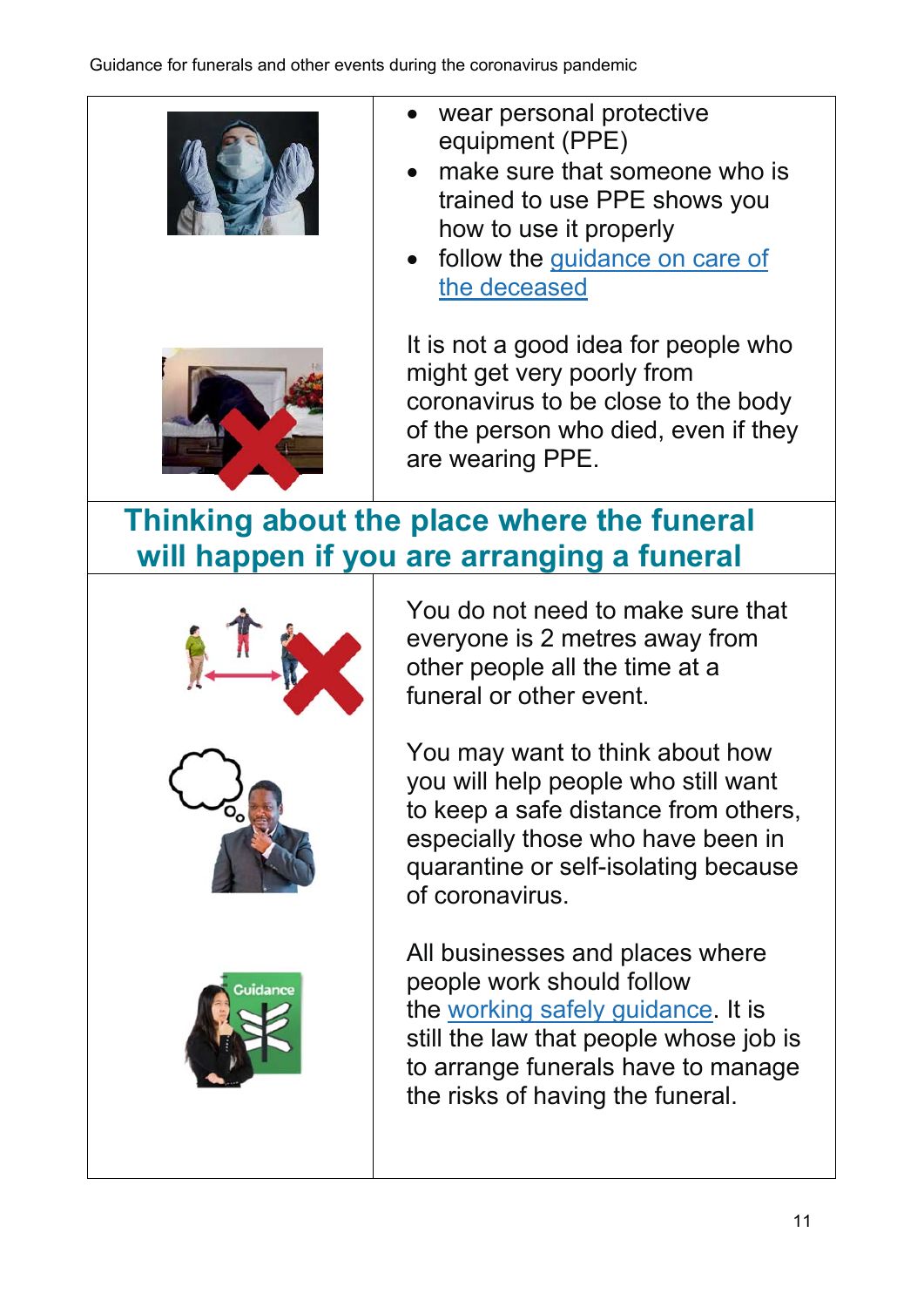

They should do this by doing a health and safety risk assessment which includes the risk of coronavirus.

If you are told that someone will be at the funeral who has special permission to leave self-isolation or quarantine, you must include this when you are looking at risks.

People going to the funeral during their self-isolation or quarantine time should stay at least 2 metres away from everyone else, all of the time.

Follow the advice in the section on attending a funeral if you are in selfisolation or in quarantine after travelling abroad.

Think about whether the funeral or other event can be held outside, as there is less chance of passing on coronavirus in outdoor places.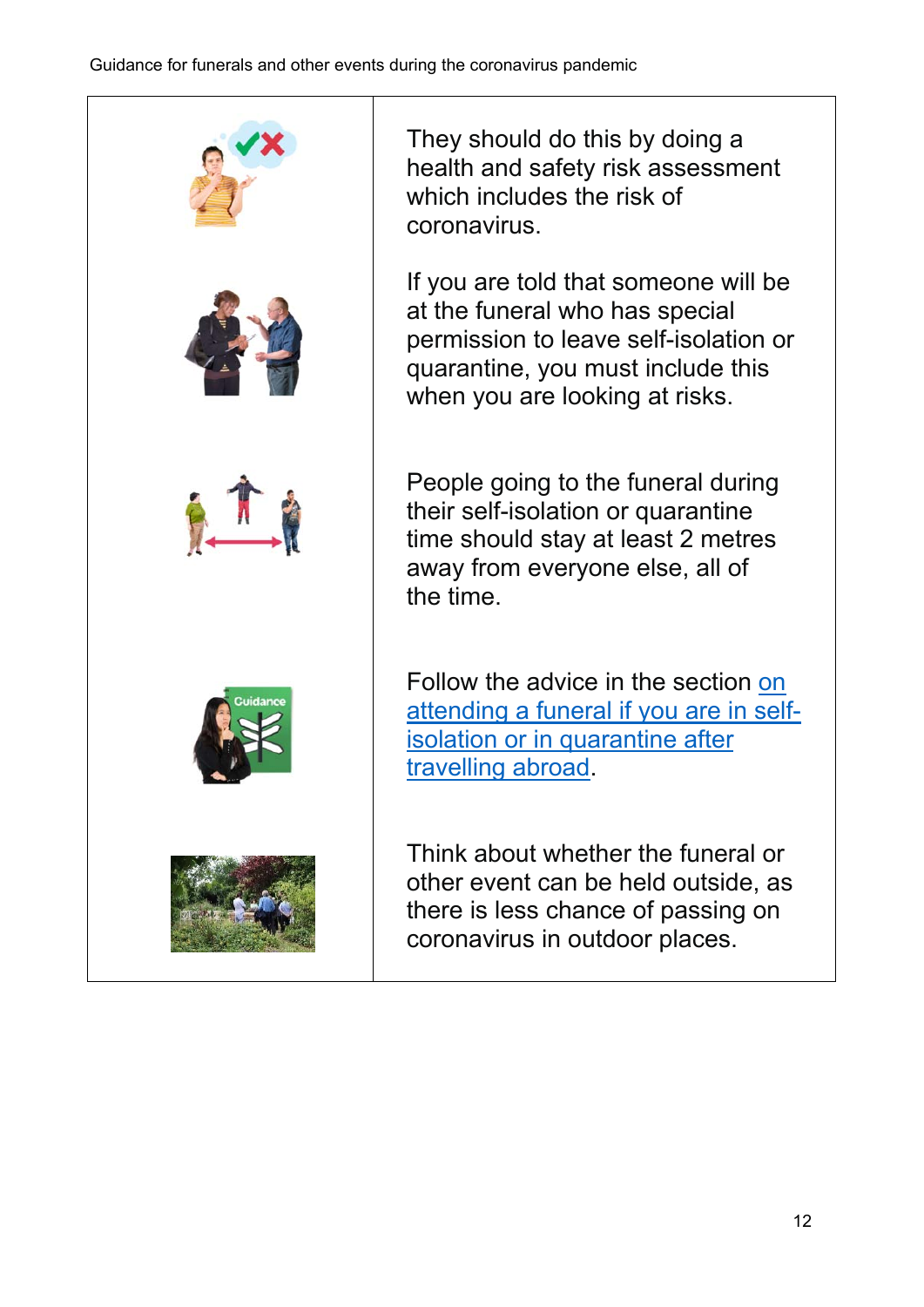#### **Going to a funeral if you are self-isolating or have been in quarantine after being in a foreign country**



If you are fully vaccinated (double jabbed) and are coming to England from another country that is not on the red list of countries, you do not need to quarantine at home or the place you are staying for 10 days.

There are also special changes to the law that give you permission to go to a funeral even if you have been self-isolating because of coronavirus, or if you are in quarantine after being abroad.

These permissions allow you to:

- briefly leave self-isolation so you can go to the funeral of a close family member (for example a partner, parent, brother or sister, child, or grandparent)
- briefly leave home quarantine after being abroad to go to the funeral of a close family member, or a household member, or a friend (if neither a close family member or a household member can attend)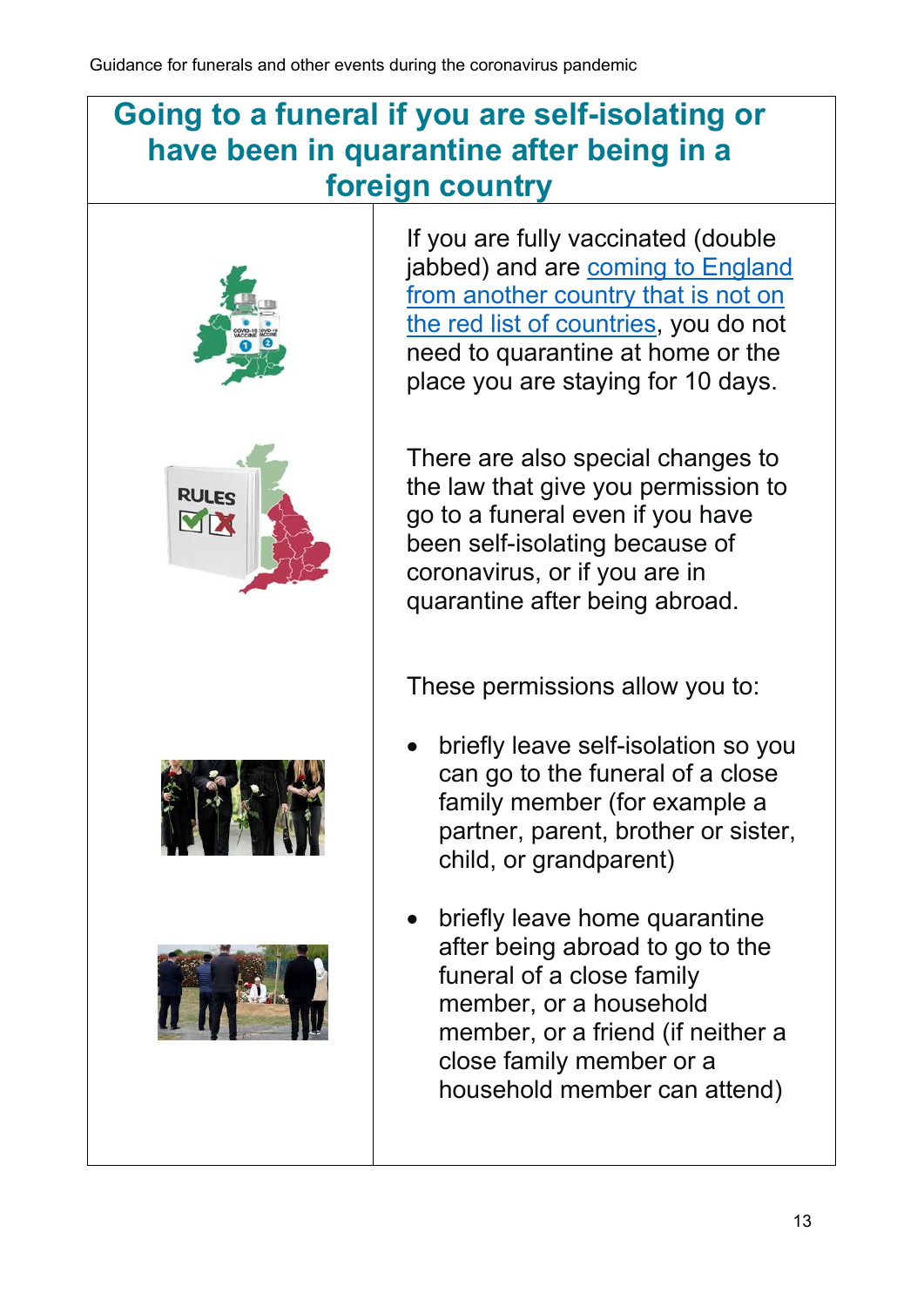

 ask permission to leave quarantine after arriving in England from a red list country to go to the funeral of a close family member or a household member only. This will mean agreeing a specific time with the hotel for returning to your room. There is more information about this in the managed quarantine hotels guidance

These changes to the rules are only for going to a funeral. You must not leave your home or quarantine to go to another event to remember the person who died.

You would be breaking the law and you may be fined. This means paying money because you broke the law.

Some people coming to England from a red list country are allowed to quarantine at home instead of in a quarantine hotel, as long as the rest of their household quarantines at home too. In this case, the household also has special permission to go to a funeral.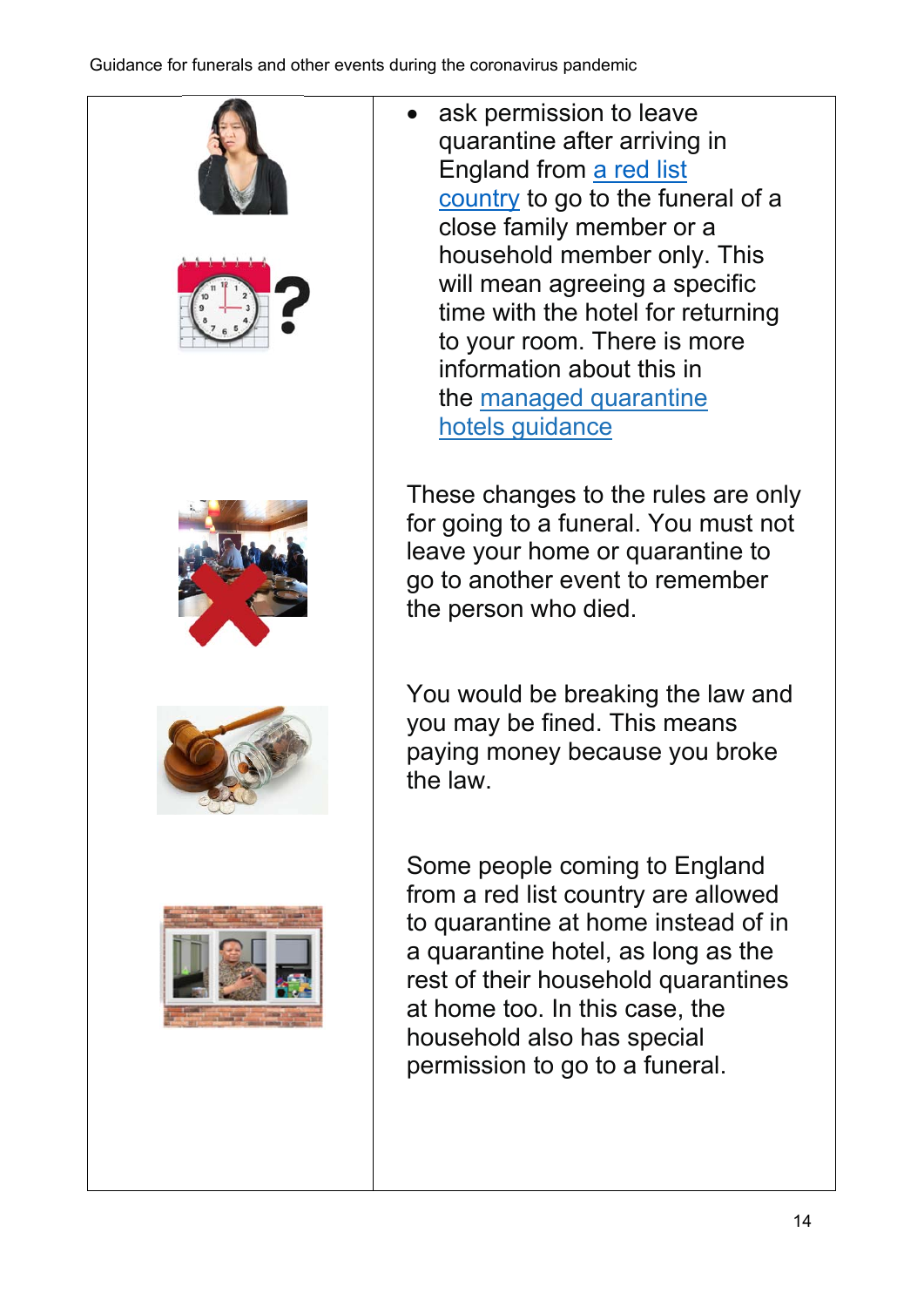

Even if you are allowed to go to a funeral, you are strongly advised to avoid attending in person. Instead, think about joining the funeral over the internet. This will help to reduce the risk of spreading coronavirus.

If after thinking very carefully about the risks, you still want to go to the funeral, it is essential you read the following guidance and do all of the things that are suggested.

Tell the people managing the funeral and the people who are going that you have left selfisolation or quarantine to be there.

Other people will need to know before they go to the funeral that there will be someone at the funeral who has left self-isolation or quarantine to be there. Telling the funeral manager means they can put things in place to reduce the risks.

Always keep at least 2 metres between yourself and other people, this includes when you are travelling to and from the funeral.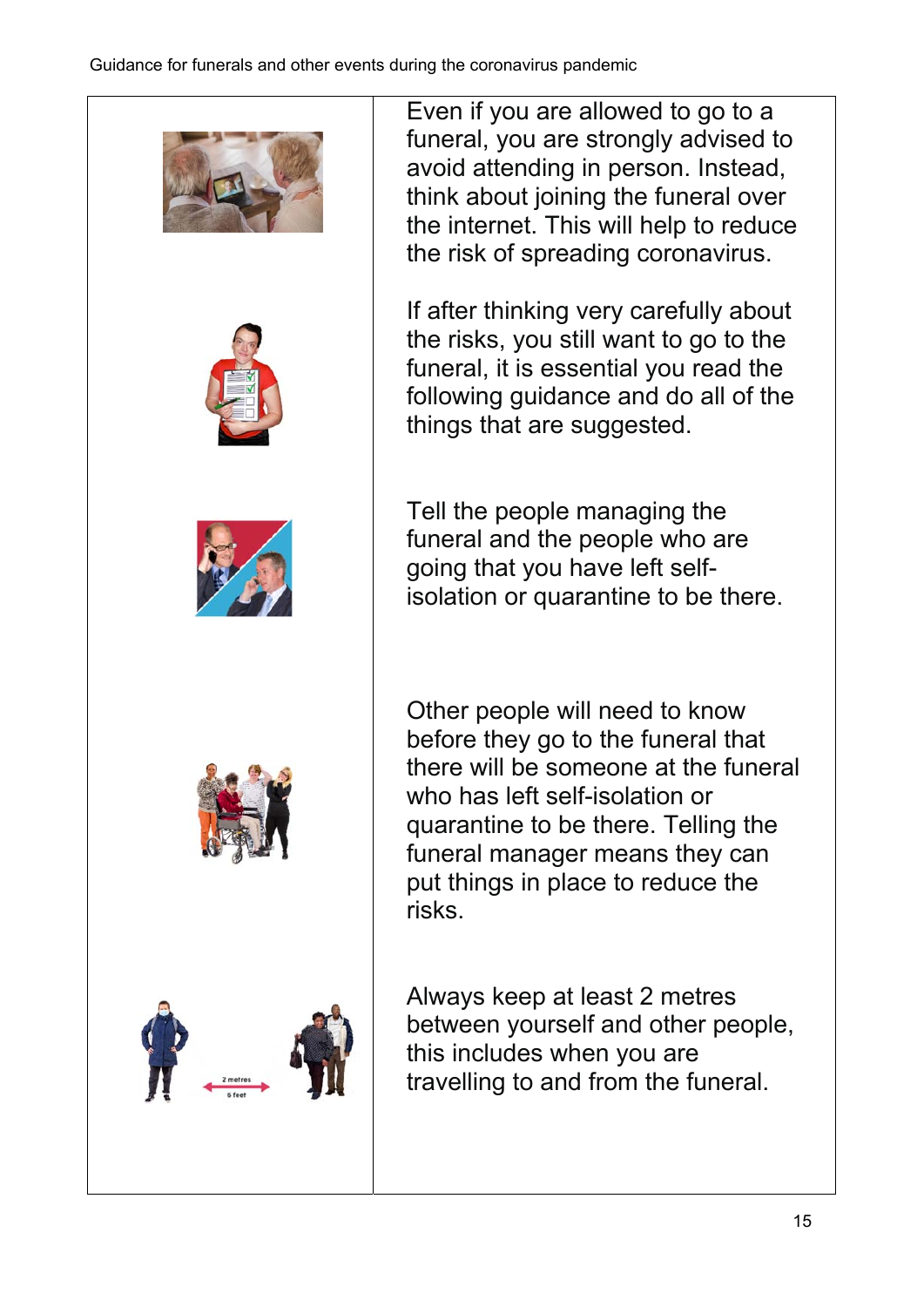

Some people going to the funeral may get very poorly from coronavirus and the funeral manager needs to make sure they are safe.

Wear a properly fitting surgicalgrade face mask (Type IIR).

If you are wearing a respirator mask (for example N95), this should not have a valve. You can get Type IIR or N95 masks from chemists, supermarkets and online.

Bring your own face mask. Event organisers and those organising the funeral may also want to make sure they have some available.

Avoid singing or raising your voice, as this puts more coronavirus into the air. It is more risky to sing or raise your voice indoors than outdoors.

Wash your hands more often than usual with soap and water for at least 20 seconds, or use hand sanitiser.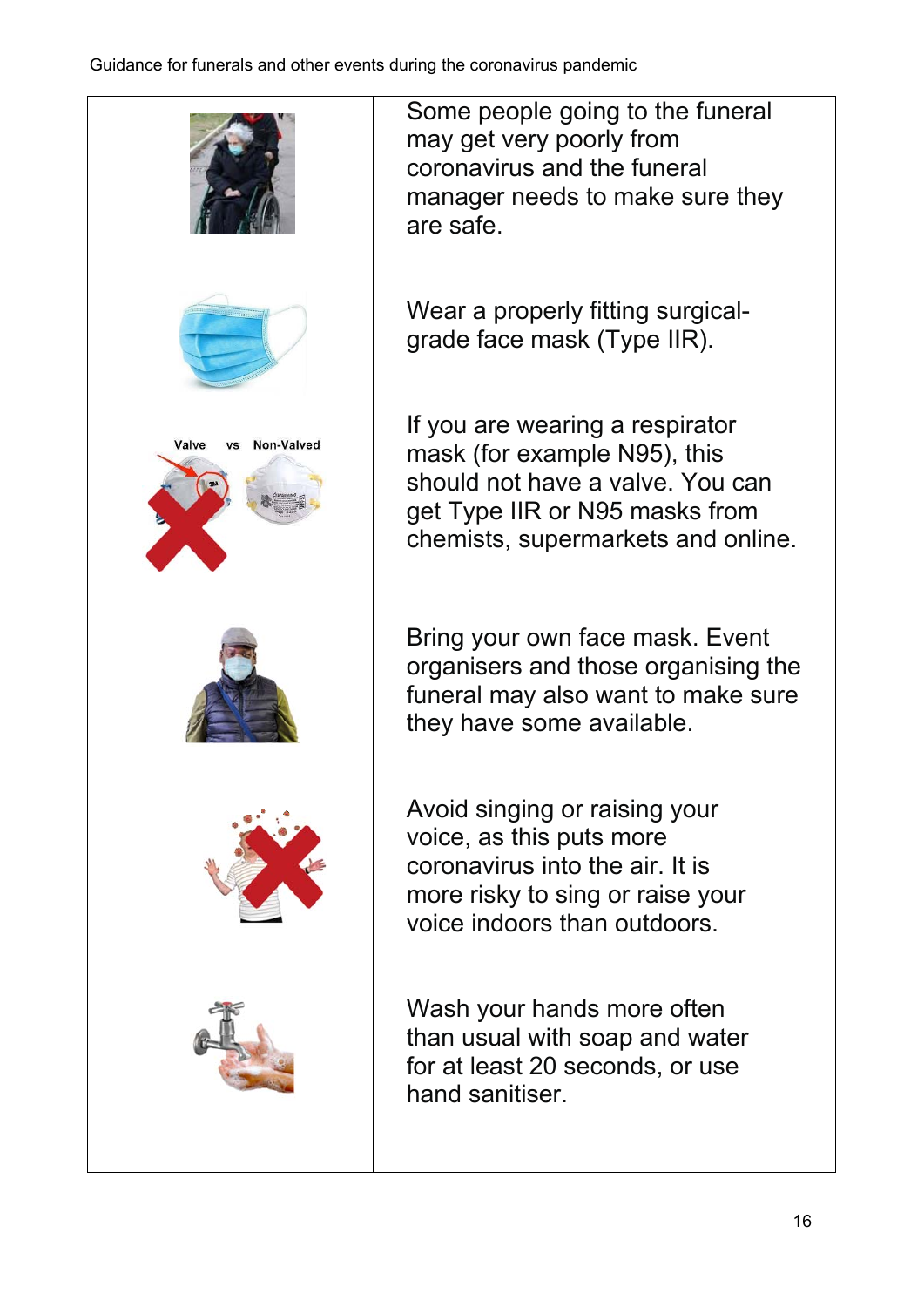

Try not to touch your eyes, nose and mouth.

If you need to cough or sneeze, cover your mouth and nose with a tissue that you then throw away, or cover your mouth and nose with your arm.

Try not to use public transport or share transport, if possible.

Doing all these things will help you to protect others from coronavirus.

People organising the funeral or other event should support those going to a funeral from self-isolation or quarantine to follow the steps in this guidance.

### **Feeling very sad after someone has died**



Losing a friend or loved one can be very hard.

This may be even harder if you have lost someone during the coronavirus pandemic.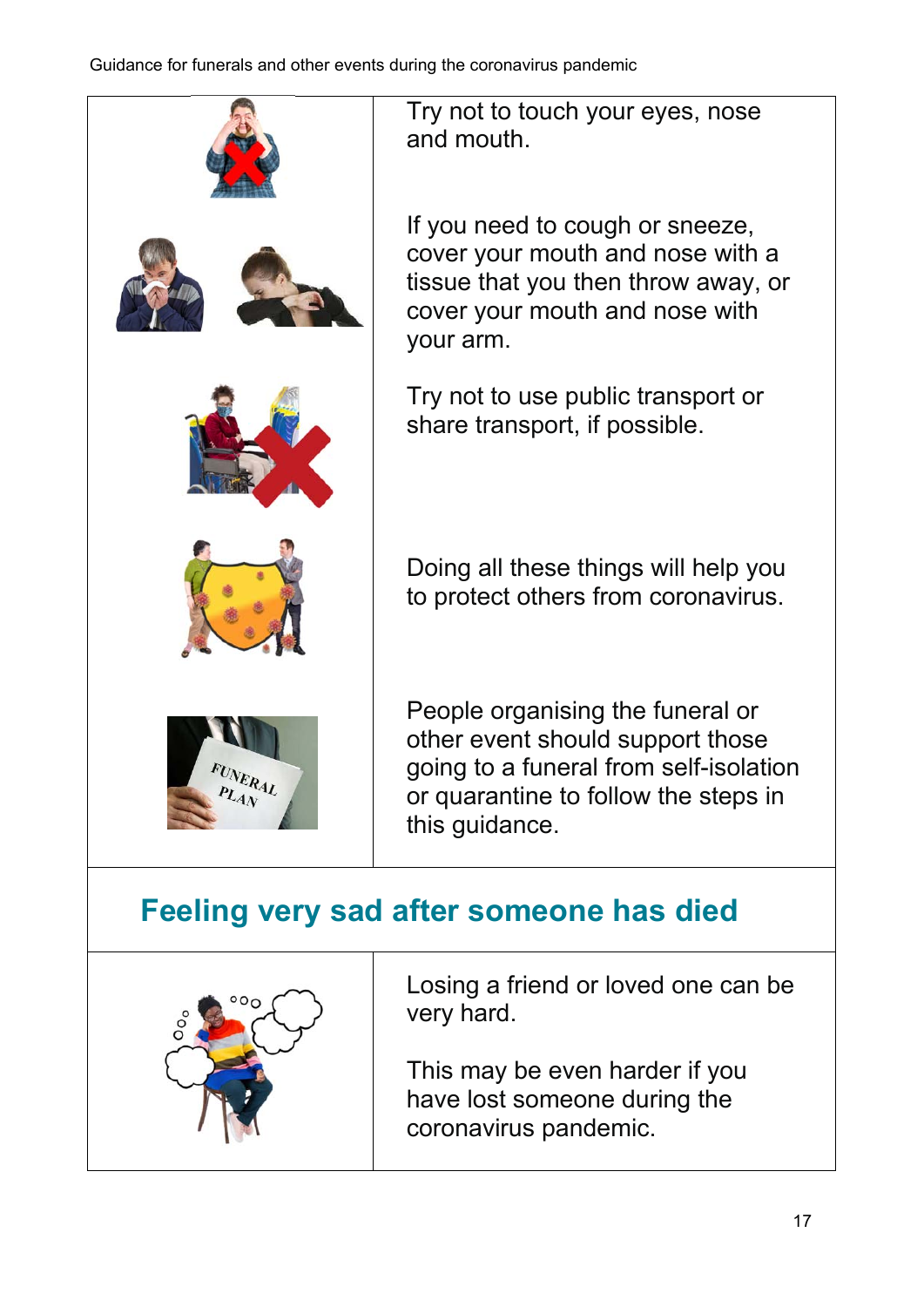

Feeling sad when someone has died is called grief. Grief affects everyone in different ways. The important thing is to allow yourself to grieve, and to have the right support to help with this.

There are different types of support available, for example,

- Cruse Bereavement Care
- AtaLoss

If you are supporting a child or young person who has lost someone, the Childhood Bereavement Network has information and links to national and local organisations.

### **Other guidance and rules**



This guidance applies in England only.

Guidance on funerals and other events is also available for Scotland, Wales and Northern Ireland.

There is guidance on care of the deceased with suspected or confirmed COVID-19.